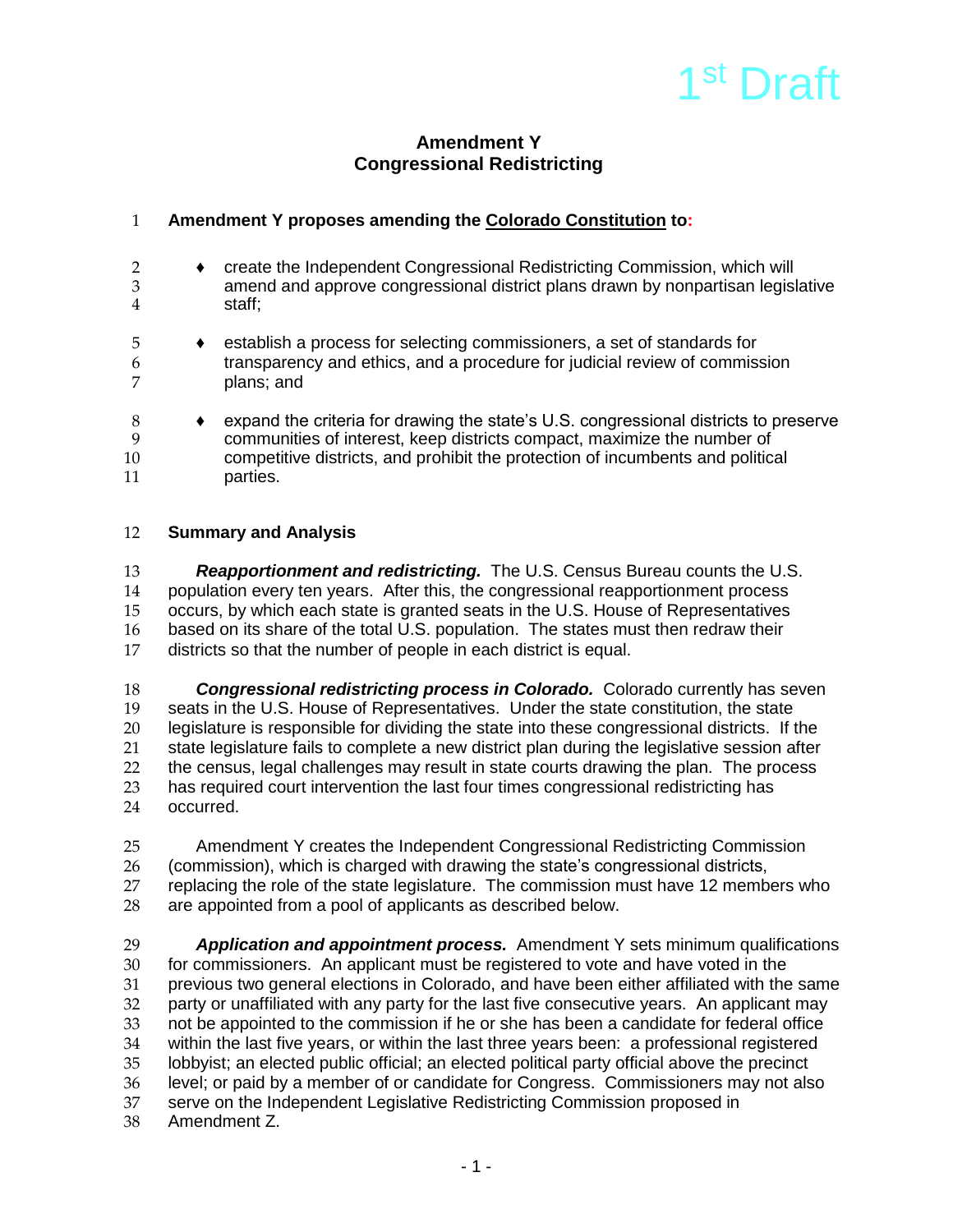

 The measure requires nonpartisan legislative staff to prepare an application form for commissioners after receiving public input on the application at one or more public hearings. Applicants are assessed based on their experience in representing the interests of a group or organization, their analytical skills, and their ability to be impartial and promote consensus on the commission. The Chief Justice of the Colorado Supreme Court designates a panel of three of the most recently retired judges from the Colorado Supreme Court or Colorado Court of Appeals to facilitate the selection of 8 commissioners. Selected judges may not serve on both this commission and the<br>9 oroposed Independent Legislative Redistricting Commission. The final composition proposed Independent Legislative Redistricting Commission. The final composition of the commission is meant to reflect Colorado's racial, ethnic, gender, and geographic diversity, and represent each congressional district.

12 Figure 1 details the process by which applicants are selected to serve on the<br>13 commission. commission.

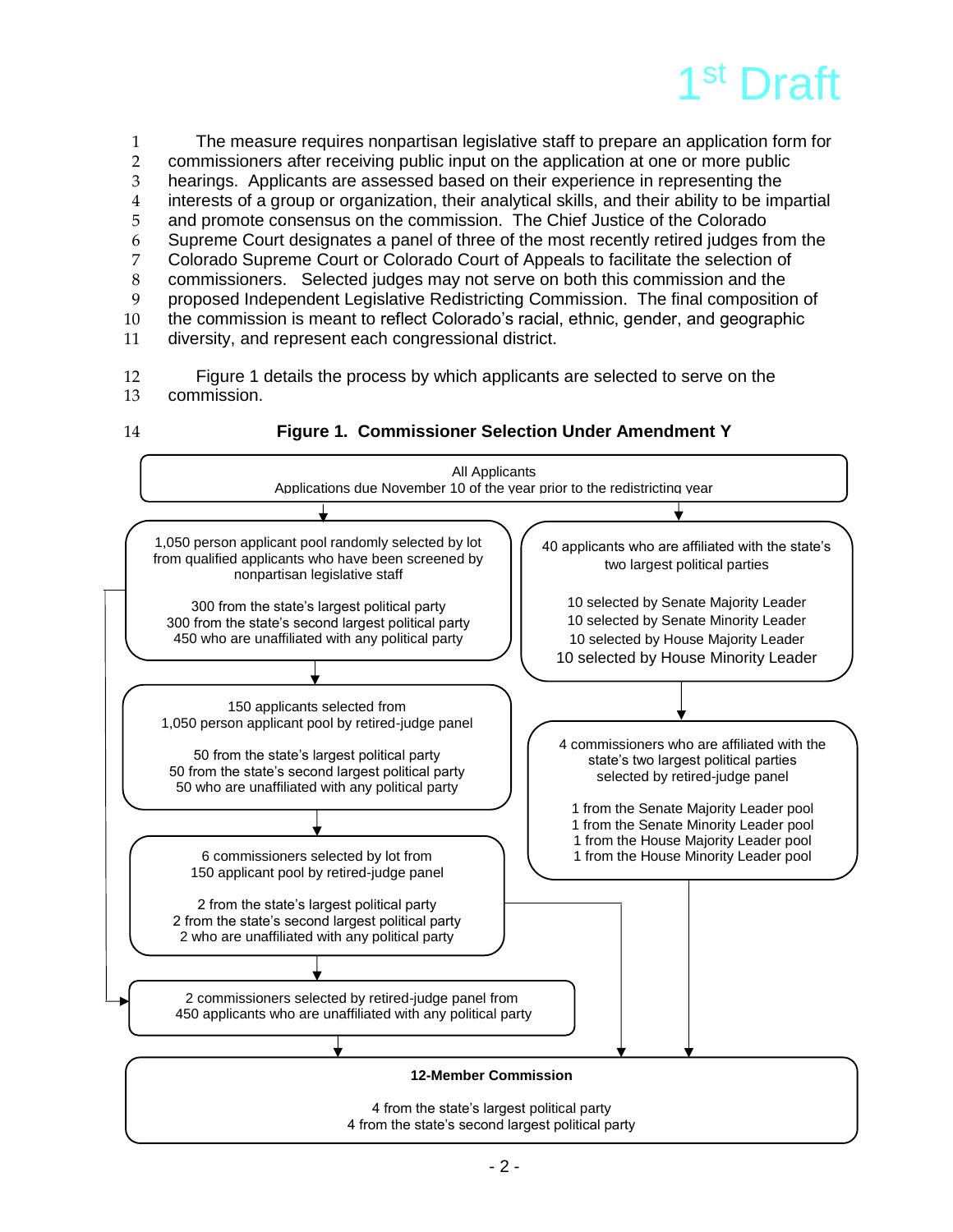

 *Commission operations.* Under the measure, staff for the commission must be 2 assigned from nonpartisan legislative staff agencies. The commission is responsible for<br>3 adopting rules to govern its administration and operation, and the commissioners are adopting rules to govern its administration and operation, and the commissioners are subject to open meeting laws. Commissioners are prohibited from communicating with nonpartisan legislative staff about the plans outside of a public meeting or hearing, and staff are prohibited from communicating with outside parties concerning the development of a redistricting plan. Any commissioner who participates in prohibited communication must be removed from the commission. Any person who receives compensation for advocating to the commission, one or more commissioners, or staff, is considered a lobbyist and must disclose his or her compensation and its source to the Secretary of State for publication.

 *Criteria for drawing a congressional district plan.* The U.S. Constitution requires that all congressional districts within a state have equal populations. Under the federal Voting Rights Act of 1965, the state cannot change voting standards, practices, or procedures in a way that denies or limits the right to vote based on race or color or membership in a language minority group. In particular, the act requires that a minority group's voting strength not be diluted under a redistricting plan. Amendment Y adopts portions of the Voting Rights Act into state law.

 Amendment Y also adds criteria for the commission to follow when adopting a plan. After achieving population equality and complying with the Voting Rights Act, the commission must preserve whole political subdivisions and communities of interest, and districts must be as compact as possible. After the consideration of these criteria, 23 Amendment Y requires the commission to maximize the number of politically competitive<br>24 districts. Plans cannot be drawn for the purpose of protecting incumbents or political 24 districts. Plans cannot be drawn for the purpose of protecting incumbents or political<br>25 parties. parties.

 *Plan consideration and public involvement.* The measure directs nonpartisan commission staff to create a preliminary redistricting plan, and requires them to consider public comments while developing the plan. Members of the public may also present 29 proposed redistricting maps and written comments for the commission's consideration.<br>20 The commission must hold at least three public hearings in each congressional district The commission must hold at least three public hearings in each congressional district to receive public input before approving a redistricting plan. At least ten commissioners 32 must attend each hearing, either in person or electronically. These hearings must be<br>33 broadcast online, and the commission must maintain a website through which Colorac broadcast online, and the commission must maintain a website through which Colorado residents may submit maps or written comments. All written comments pertaining to redistricting must be published on the website. After the commission holds its hearings 36 on the preliminary plan, staff must prepare additional plans. The commission can adopt 37 standards and quidelines for staff to follow when developing staff plans. Any 37 standards and guidelines for staff to follow when developing staff plans. Any<br>38 commissioner can request at a public hearing that staff prepare additional pla 38 commissioner can request at a public hearing that staff prepare additional plans or<br>39 amendments to plans. The commission can adopt a final plan at any time after the 39 amendments to plans. The commission can adopt a final plan at any time after the presentation of the first staff plan. presentation of the first staff plan.

 *Final plan.* Under the measure, the commission must adopt a final plan and submit it to the Colorado Supreme Court for review. Eight commissioners, including at least two unaffiliated commissioners, must vote to approve the final plan. The commission cannot vote on a final plan until at least 72 hours after it has been proposed to the commission in a public meeting, although commissioners can unanimously waive the 72-hour requirement. If the commission fails to submit a final plan, the commission's staff must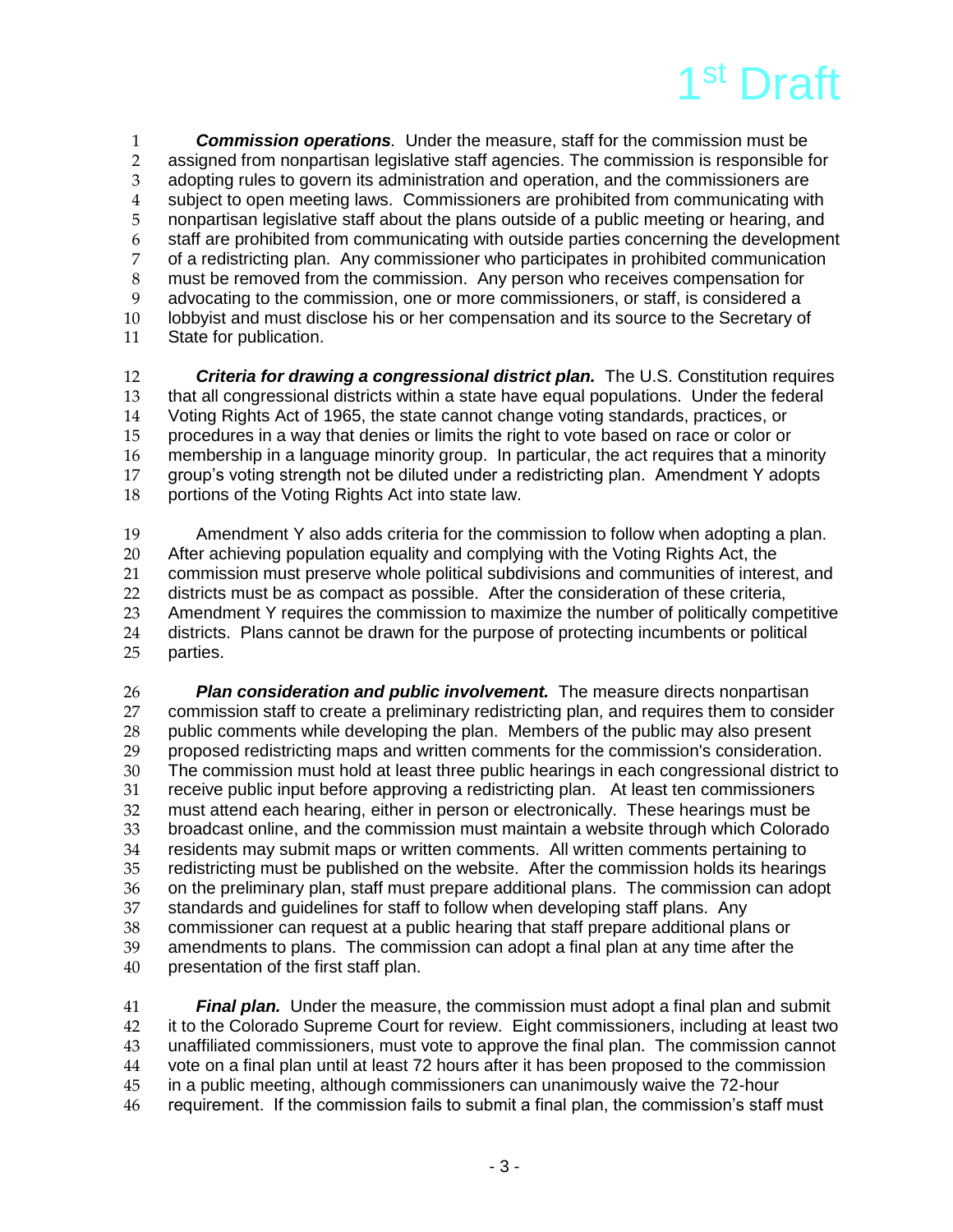

1 submit the third staff plan considered by the commission, without amendments, to the 2 Colorado Supreme Court for judicial review.

3 The Colorado Supreme Court must review the final plan and either approve it or

- 4 return it to the commission. If returned, the commission has 12 days to hold a hearing
- 5 and submit a revised plan to the Colorado Supreme Court. If the commission fails to
- 6 submit a revised plan, nonpartisan staff have an additional three days to submit a
- 7 revised plan. The Colorado Supreme Court must approve a congressional redistricting<br>8 blan by December 15 of the redistricting vear.
- plan by December 15 of the redistricting year.

*For information on those issue committees that support or oppose the measures on the ballot at the November 6, 2018, election, go to the Colorado Secretary of State's elections center web site hyperlink for ballot and initiative information:*

*<http://www.sos.state.co.us/pubs/elections/Initiatives/InitiativesHome.html>*

### 9 **Arguments For**

- 10 1) Amendment Y limits the role of partisan politics in the redistricting process.<br>11 Lobbyists and elected officials are prohibited from serving on the new 11 Lobbyists and elected officials are prohibited from serving on the new<br>12 commission. Unaffiliated voters must be appointed to the commission 12 commission. Unaffiliated voters must be appointed to the commission.<br>13 Additionally, nonpartisan legislative staff draw the district plans, and ea 13 Additionally, nonpartisan legislative staff draw the district plans, and each plan's<br>14 approval requires a supermaiority vote of the commission, including at least two 14 approval requires a supermajority vote of the commission, including at least two<br>15 magnetiliated commissioners. These provisions encourage political compromise 15 unaffiliated commissioners. These provisions encourage political compromise 16 and keep a single political party from controlling the process. This is particularly<br>17 beneficial for congressional redistricting, which has been decided through court 17 beneficial for congressional redistricting, which has been decided through court<br>18 intervention in every redistricting period since 1980. intervention in every redistricting period since 1980.
- 19 2) The measure makes the redistricting process more transparent and protects the<br>20 voices of individual voters in the process. Through the commissioner selection voices of individual voters in the process. Through the commissioner selection 21 process, checks and balances are in place to make sure no one political party 22 has control of the commission. Congressional redistricting is conducted by an 23 independent commission in a process with safeguards against undue influence in 24 the preparation and adoption of plans. The commission is subject to the 25 Colorado Open Records Act, and anyone lobbying the commission must follow 26 lobbyist disclosure laws. Further, commission members are removed for<br>27 engaging in prohibited communications. By requiring that plan communic 27 engaging in prohibited communications. By requiring that plan communications 28 occur in public, Coloradans will be able to see exactly how the districts are 29 drawn.
- 30 3) The measure outlines fair and neutral criteria for drawing districts. It specifies 31 that incumbents cannot be protected, parties cannot be favored, and competitive 32 districts are encouraged, while still creating equal and compact districts and<br>33 organization voting rights and community interests. This could result in a more protecting voting rights and community interests. This could result in a more 34 diverse pool of candidates for public office, and the resulting election outcomes 35 could be more reflective of the state's population.